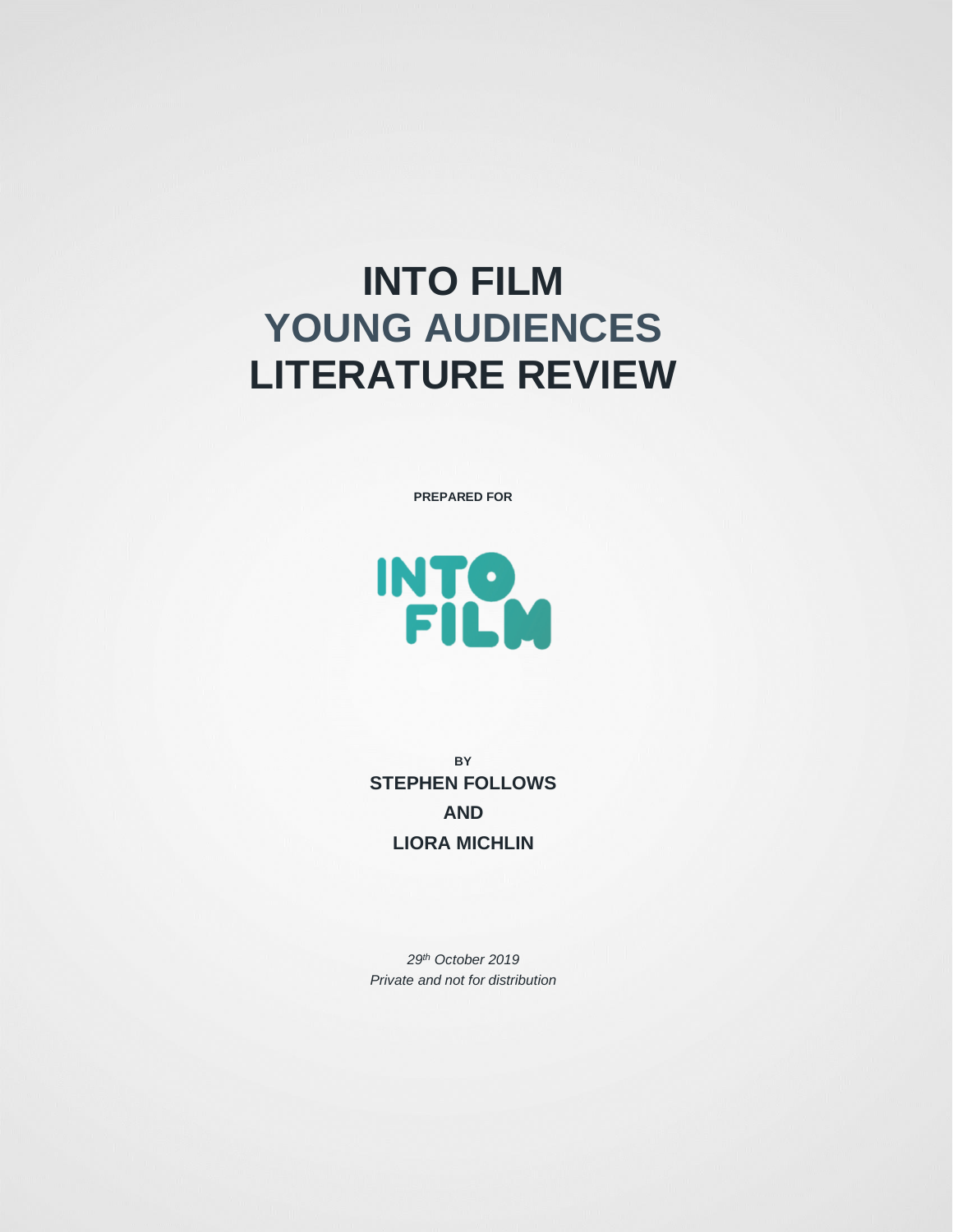# **Contents**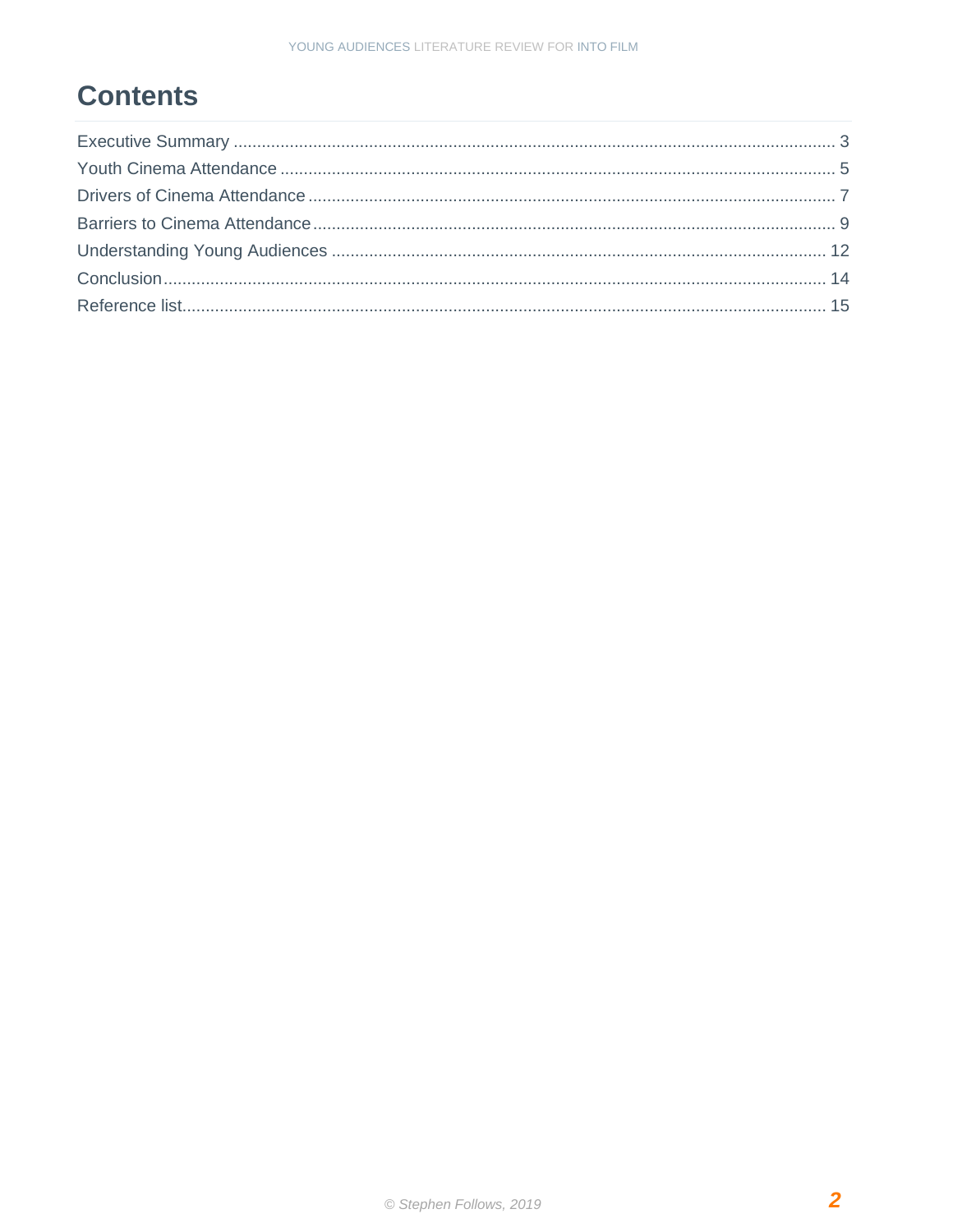# <span id="page-2-0"></span>**EXECUTIVE SUMMARY**

According to the Europa Cinemas Innovation survey<sup>19</sup>, young audience development is the top priority of exhibitors, and "loss of youth" is the most common factor identified as a strong/serious threat for European films.

It should be noted that there has been no comparable change in young people's engagement with other major arts<sup>17</sup>. This trend is related to the cinema itself.

Therefore, it is imperative to understand the drivers and decision-making processes of current young people, and how generational trends are impacting on traditional cinema.

### **Youth cinema attendance**

- **Ever fewer young people are visiting UK cinemas.** Between 2011 and 2017, UK cinema admissions were close to static (a 0.6% decline) whereas admissions from 15- to 24-year-olds fell by 20.6%.
- **Young audiences are a key demographic for cinemas.** 15- to 24-year-olds make up a larger proportion of cinema audiences than any other age group – in 2017 they made up 28% of admissions in the UK, despite being only 12% of the population.
- **Young audiences are vital to the health of the industry**. Beyond just being the largest segment, young people are especially over-represented during opening weekends and opening week, and once engaged with film tend to be very active in all aspects of it.

## **Drivers of cinema attendance**

- **Going to the cinema is a movie-driven decision**. Young people decide to go to the cinema when there is a specific film they're excited about and want to see in the best format/as early as possible.
- **Cinema attendance is centred around the social experience**. Fewer than 1% of teenagers say they go to the cinema alone.
- **Young people go soon after release and enjoy the hype**. Teenagers are especially overrepresented in the opening weekend and first week of a film being on. 19% go during opening weekend, and 48% go within a week of the film opening.
- **Trips to the cinema are usually part of wider outings**. Approximately 48% of 15- to 24 year-olds do another activity before or after going to the cinema.

## **Barriers to cinema attendance**

• **Cost is a major barrier to cinema attendance**. 52% of teenagers said their main reason for not going to the cinema more regularly is that it is too expensive. Even after planning a visit, nearly 20% of 15- to 25-year-olds gave price as the reason they did not go in the end. As cost limits the number of cinema visits, this may drive the movie-driven nature of cinema trips as young people are forced to pick specific films to see on the big screen.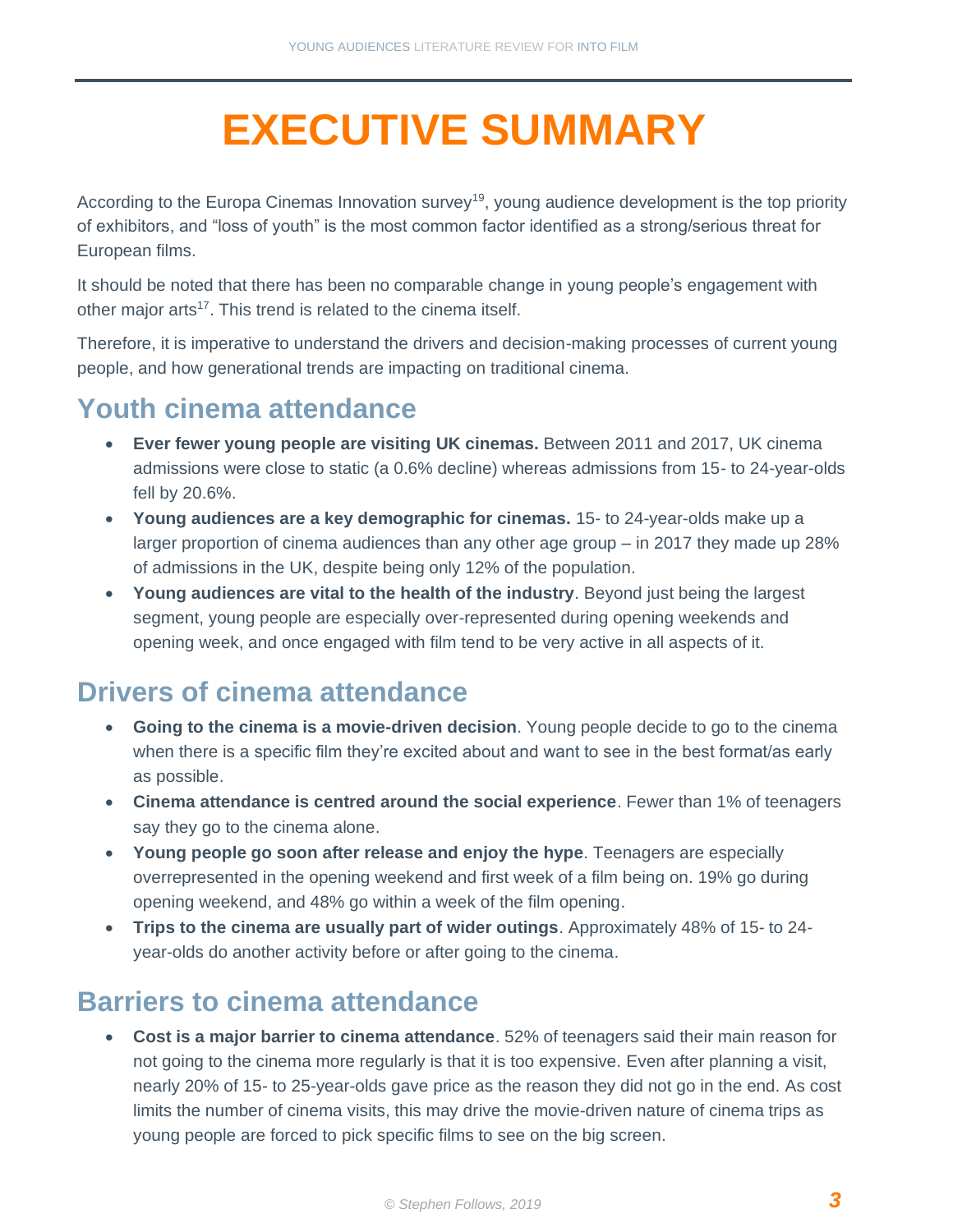- **The cinema experience is failing to appeal to young people**. Although the majority of young people tend to think favourably of the cinema, there are several aspects that are failing to appeal to the changing needs and values of emerging generations.
- **Going to the cinema takes a lot of effort and planning**. Young audiences were more likely than other age groups to give "relaxation" and "socialising" as reasons to watch films online or on television, suggesting that this represents a shift in the perception of cinema going specific to this age group.
- **Piracy is devaluing movie content from a young age**. 50% of young people admit to downloading/streaming films because "cinema tickets, VOD and DVD are expensive and they can't afford them for all the films they want to see", and more than 40% download films weekly.
- **The risk of a vicious cycle of decline**. Older teenagers especially state that not having friends available to go with them is a key factor holding them back from more frequent cinema visits. This means that a prolonged decline in young audiences will likely have a snowball effect; once some teenagers stop going to the cinema, even more will follow as they will have fewer people to go with.

## **Understanding young audiences**

- **Technology dependent, with a high bar for user experience**. The digital landscape has changed dramatically over the last few decades, yet the emerging generation of teenagers has grown up with this technology and therefore has a different relationship to it.
- **Social media is integral to technology**. Two thirds of Gen Zs like seeing content from brands on social media. Deviating from millennials' preferences to get their information from brand websites, Gen Z actually prefer to get it from social media.
- **Video consumption is huge, but this goes beyond films**. Video is the preferred form of social content, and emerging generations' consumption is massive. 40% of Gen Z digital time is spent watching videos, compared to 33% for millennials. In a typical day, the average Gen Z watches 68 videos on at least five different platforms.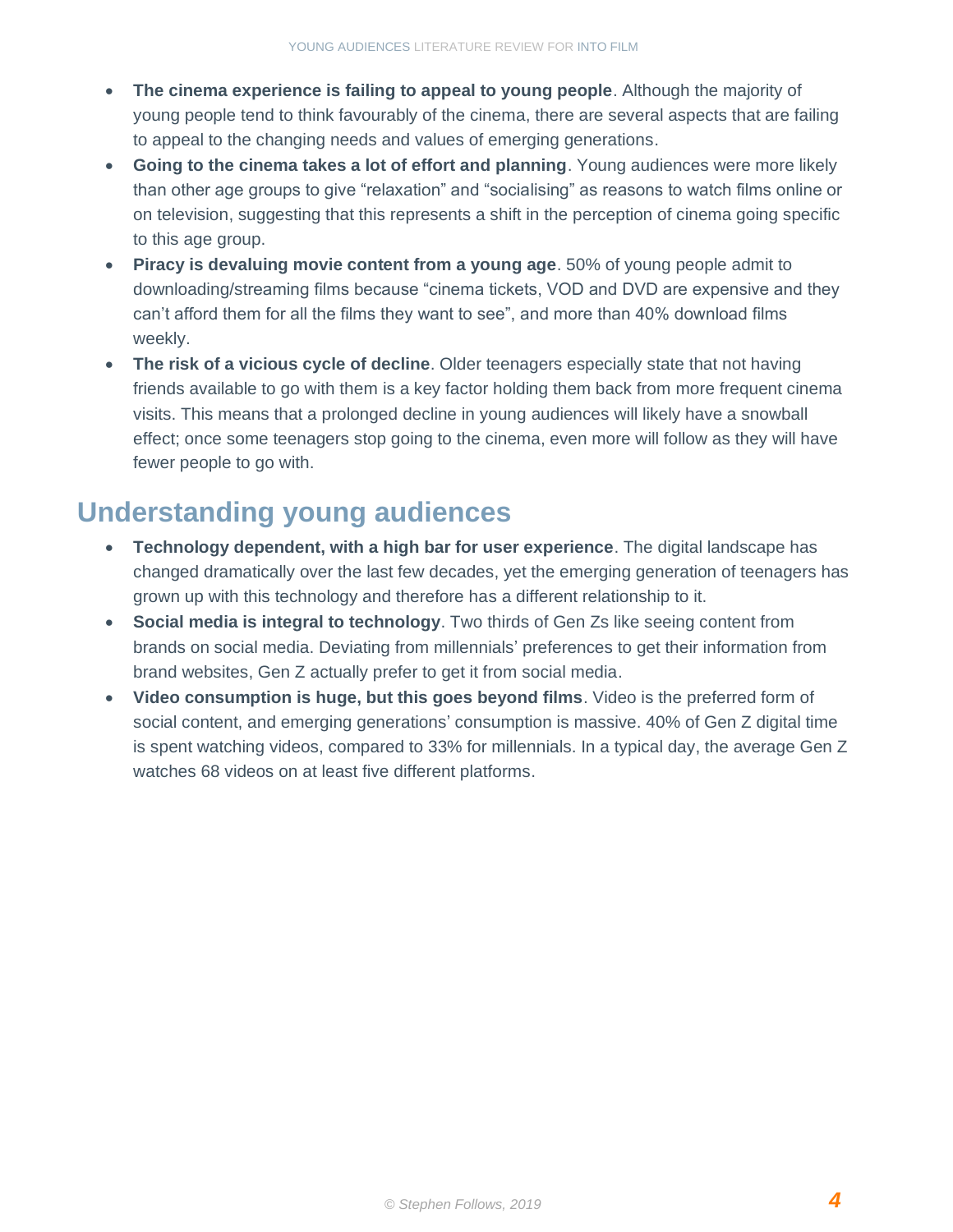# <span id="page-4-0"></span>**YOUTH CINEMA ATTENDANCE**

### **Ever fewer young people are visiting UK cinemas**

Young audiences are a key demographic for cinemas. 15- to 24-year-olds make up a larger proportion of cinema audiences than any other age group – in 2017 they made up 28% of admissions in the UK<sup>8</sup>, despite being only 12% of the population<sup>34</sup>.



#### **UK population and cinema admissions by age (2017)**

Between 2011 and 2017, UK cinema admissions were close to static (a 0.6% decline) whereas admissions from 15- to 24-year-olds fell by 20.6%<sup>\*</sup>.



**15- to 24-year-olds as a percentage of all UK cinema admissions**

Furthermore, this data is based on surveys conducted at screenings of the largest films each year – this is skewed towards the film preferences of teenagers and young adults, who have a stronger preference for big budget films<sup>20</sup>. Therefore, this is likely an overrepresentation of this demographic in wider cinema audiences.

<sup>\*</sup> There has been a reduction in the population of this age group, however the reduction in their cinema admissions is bigger. The reduction in population of 15- to 24-year-olds was 4% over the same period<sup>34</sup>.

Admissions were calculated by multiplying the percentage admissions of 15- to 24-year-olds by the total admissions that year, for which both figures are reported by the BFI Statistical Yearbook.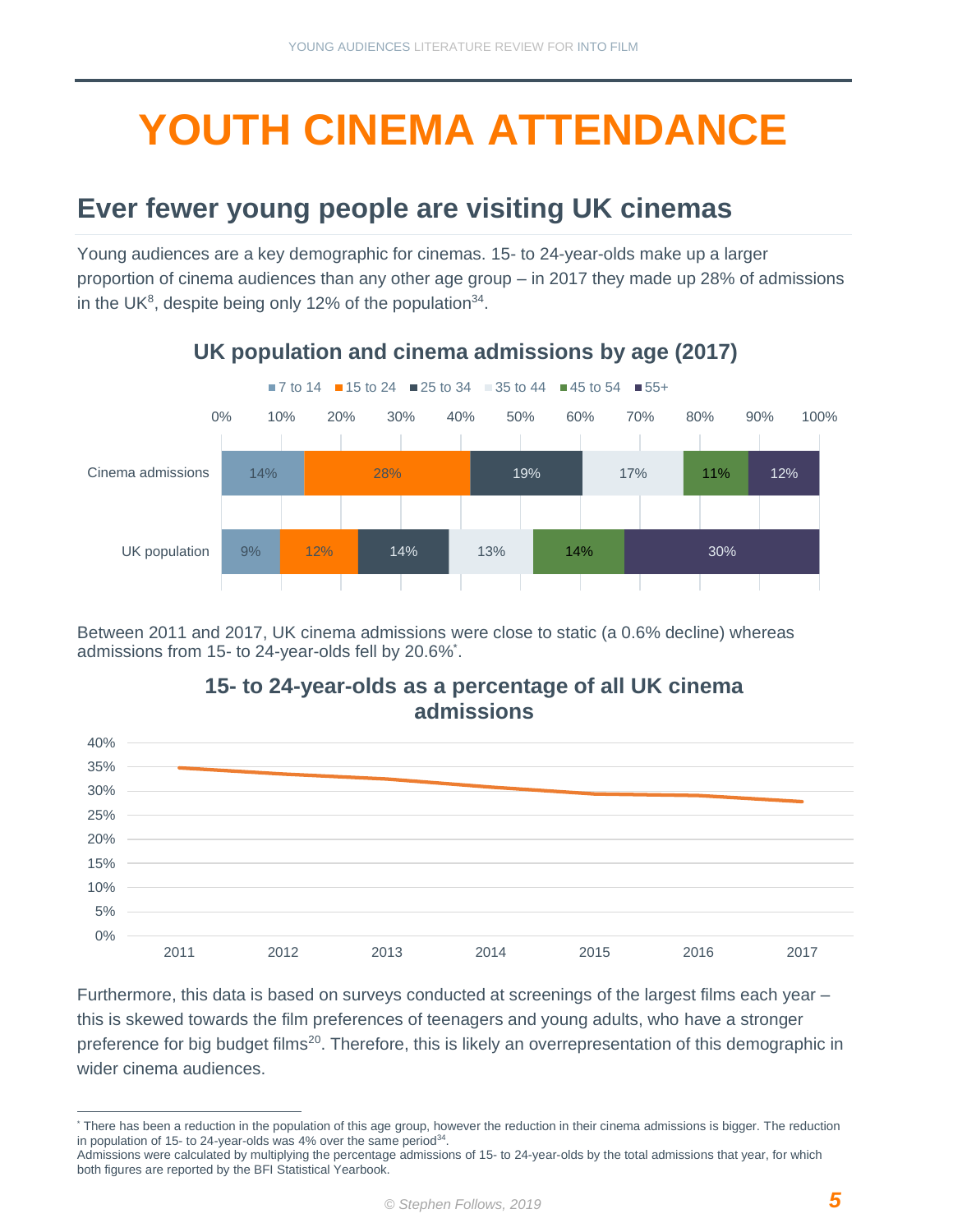This is even more concerning when we consider that a key driver for young people's cinema attendance is whether their friends go – as we will discuss in more detail later, the top reason given for cinema attendance by teenagers is that their friends are going, and a major reason given for not going to the cinema more often is a lack of people to go with. The implication of this is that the decline is likely to snowball: as some teens go less, their friends will follow in greater numbers.

Another concerning element of this decline is the evidence that engagement in the arts as a child is a key determinant of engagement as an adult<sup>11</sup>. Furthermore, in qualitative interviews with avid cinema goers, it was found that childhood cinema attendance was a key part of their cinema habit formation<sup>42</sup>.

This is significant, as it is frequent movie goers that make up the majority of admissions. According to the MPAA market statistics, individuals who go the cinema at least once a month make up 49% of total ticket sales, despite being only 12% of the population $31$ .

This means that a decline in youth attendance now will likely lead to a decline in future audiences overall, and the most significant type of moviegoer too. Young people are also overrepresented during key periods such as the opening weekend, which often determines the length of a run of a film<sup>30</sup>.

Declines in this demographic are therefore likely to have further knock-on effects on the industry.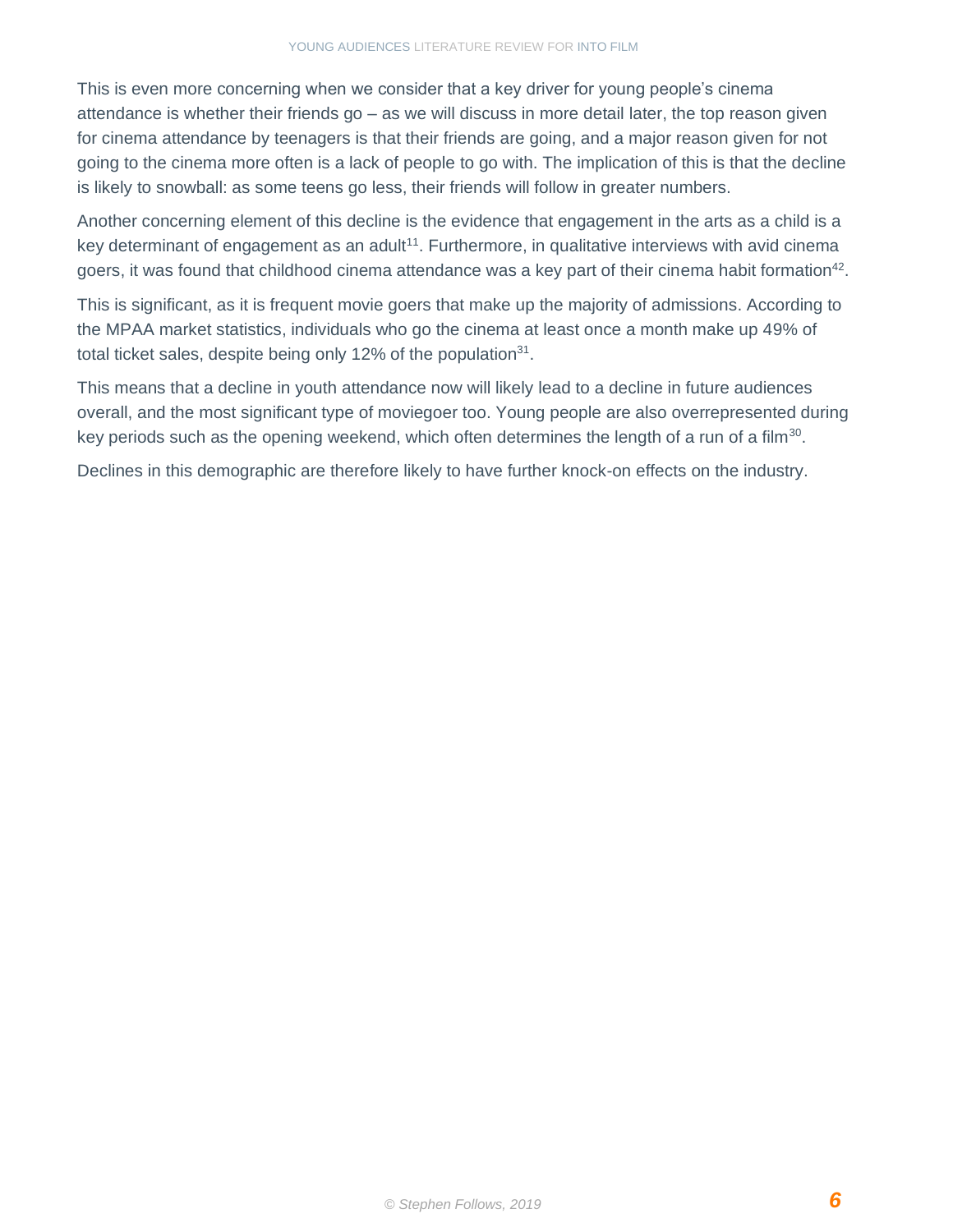# <span id="page-6-0"></span>**DRIVERS OF CINEMA ATTENDANCE**

### **Going to the cinema is a movie-driven decision**

Young people's attitudes to the cinema can swing from positive to negative depending on the specific decision the question relates to.

- When asked how they prefer to *watch films*, cinema comes out top.
- When asked how they prefer to *spend their time/money*, cinema fares less well.

In terms of actual film-viewing, teenagers watch the majority of their films on-demand (e.g. Netflix, NowTV). Cinema is the least frequent way of watching films, and most go to the cinema only every couple of months or a few times a year<sup>13</sup>.

Young people decide to go to the cinema when there is a specific film they're excited about and want to see in the best format/as early as possible. 50% of young people plan their visit knowing in advance the movie they want to see $43$ .

Given that the cinema is their favourite way to watch films, it may be simply that the cost is limiting the decision process to be movie-driven, as the number of trips to the cinema is limited.

The most common reasons given by young people for wanting to go to the cinema were "really wanted to see the film" and "specifically wanted to see the film in the theatre"<sup>2</sup>, or "to watch the latest releases"<sup>23</sup>.

# **Cinema attendance is centred around the social experience**

Fewer than 1% of teenagers say they go to the cinema alone<sup>43</sup>. They primarily go with friends, especially as they get into their late teens, while family film watching is usually on a  $TV^{23}$ . Young audiences are also more likely than other adults to value the social experience of watching with others<sup>7</sup>.

While the main reason for going to the cinema for young people is usually because there is a film they want to see, second to this is if a friend/family member suggests it<sup>13</sup>. When teenagers are asked which factors could increase their cinema attendance, ticket discounts tend to come first, but next is if their friends were more interested<sup>13</sup>.

When asked which benefits would cause them to go the cinema more, teenagers chose those that encouraged group trips. This included "bring a friend for free", "group discount", and "multi-buy discount"<sup>23</sup> .

Nevertheless, socialising with friends was given as a reason to go the cinema by only 19% of teens<sup>23</sup>. We can interpret this seemingly contradictory finding to mean that while the social aspect of the cinema can be fulfilled by many other activities (including watching films at home), it is still an essential part of the cinema experience.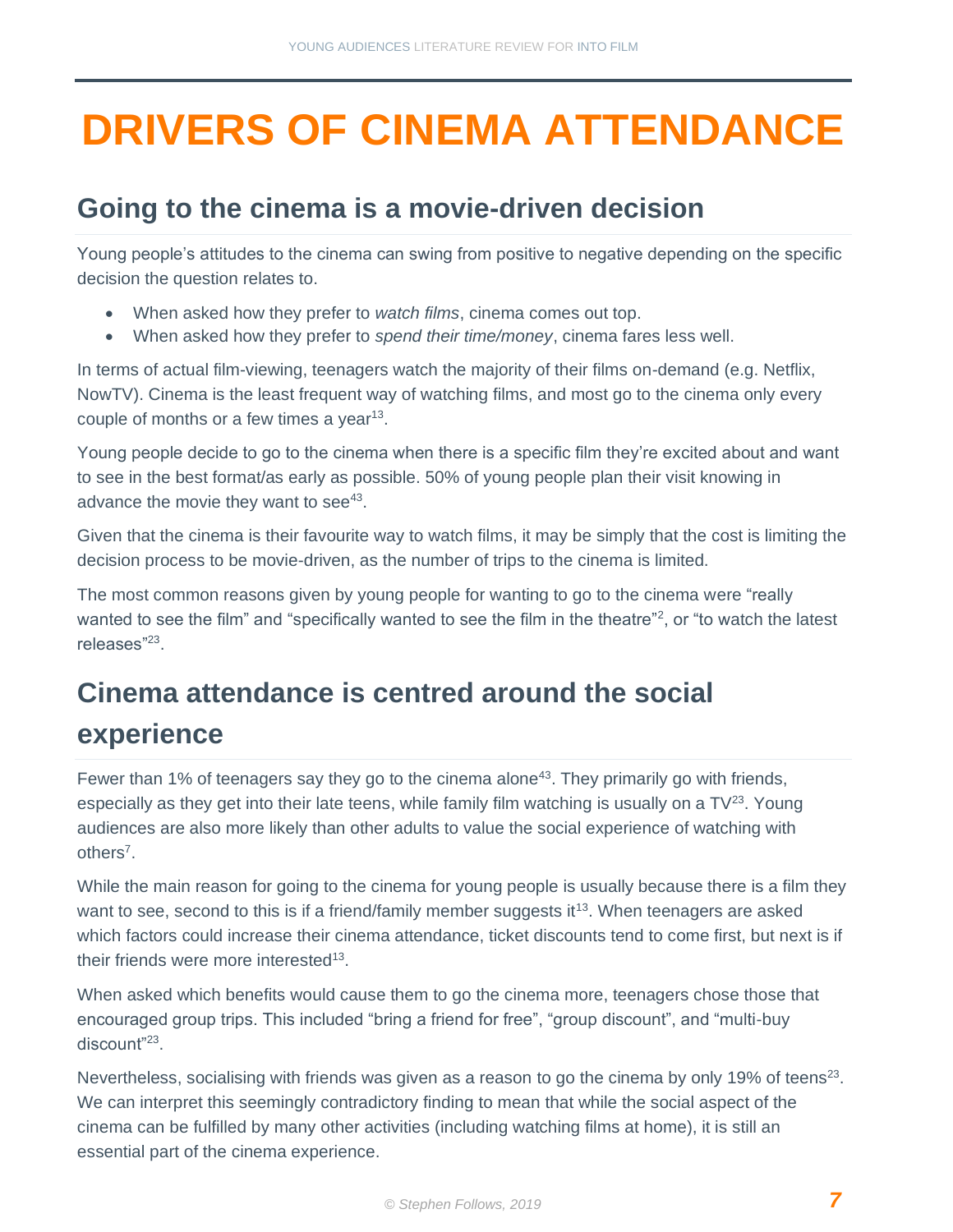In other words, socialising is necessary though not sufficient for teens' cinema going.

The consequence of this is that the decline in young people will likely have a snowball effect; once some teenagers stop going to the cinema, even more will follow as they will have fewer people to go with.

### **Young people go soon after release and enjoy the hype**

Teenagers are especially overrepresented in the opening weekend and first week of a film being on. 19% go during opening weekend, and 48% go within a week of the film opening<sup>18</sup>.

This is illustrative of another key motivator for attending the cinema for young people: being a part of the 'hype' and the conversation. 52% of young people agree with "I love the hype that surrounds big film releases", and 40% agree with "I feel left out if my friends are talking about a film I haven't seen"<sup>18</sup> .

#### **Trips to the cinema are usually part of wider outings**

Going to the cinema is usually a larger event than just watching a film, and is usually pursued on the weekend or during vacations/school holidays<sup>43</sup>.

Especially for 15- to 17-year-olds, trips to the cinema are usually combined with other activities. Approximately 48% of 15- to 17-year-olds do another activity before or after going to the cinema. This is lower for 18- to 25-year-olds (29%) and 12- to 14-year-olds (22%).

The top five activities surrounding a cinema trip are going to a fast food restaurant (especially for 12 to 17-year-olds), going to a restaurant (especially for 18- to 25-year-olds), shopping, going to a bar or visiting friends at home<sup>43</sup>.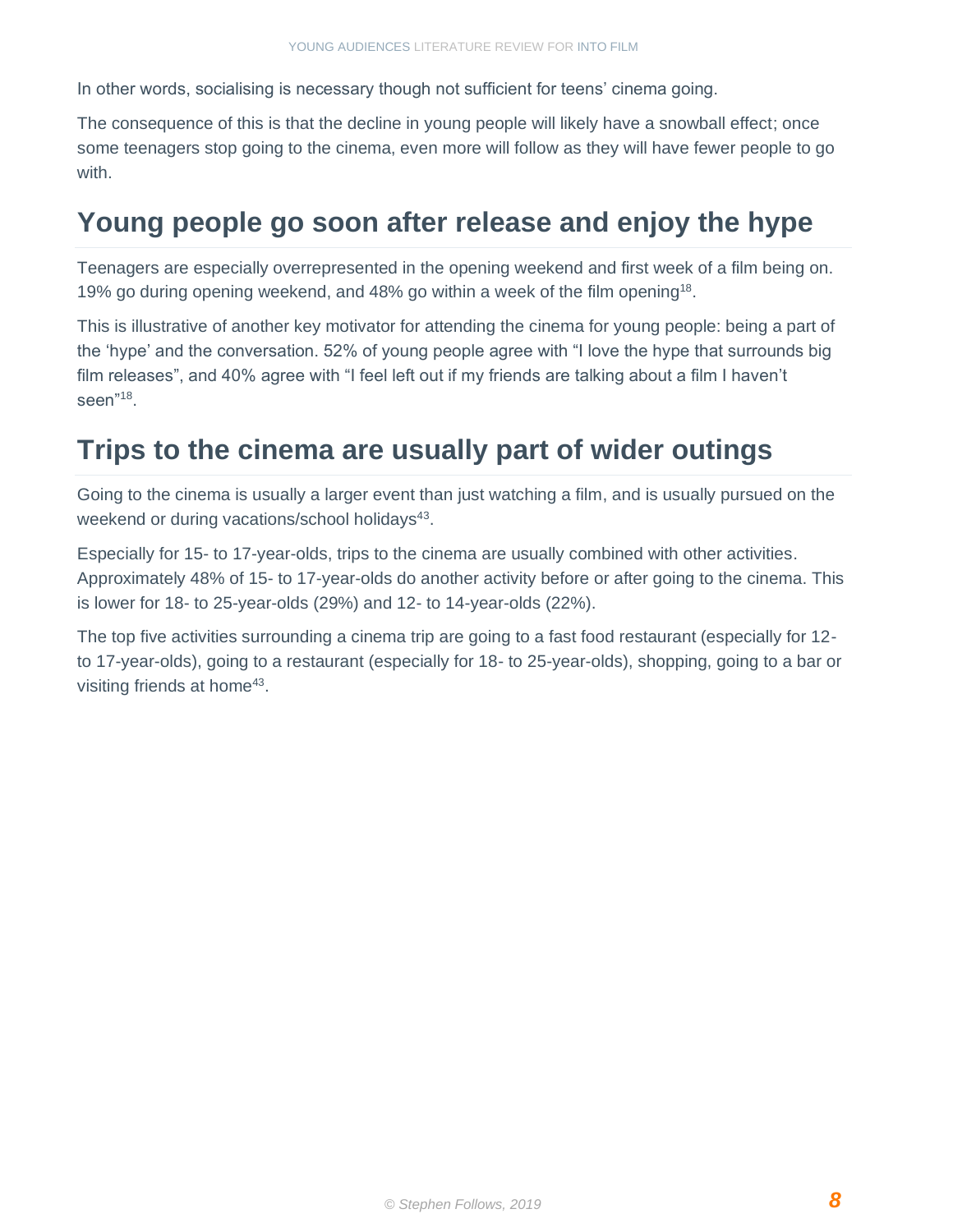# <span id="page-8-0"></span>**BARRIERS TO CINEMA ATTENDANCE**

#### **Cost is a major barrier to cinema attendance**

There is a significant body of evidence to suggest that young people regard the cost of cinema attendance as too high.

52% of teenagers said their main reason for not going to the cinema more regularly is that it is too expensive  $-$  with no difference between younger and older teens<sup>23</sup>.

Even after planning a visit, nearly 20% of 15- to 25-year-olds gave price as the reason they did not go in the end<sup>43</sup>. Young people are more likely than other age groups to give cost as a reason to watch a film on TV or online<sup>39</sup>.

The frequency of cinema visits is strongly influenced by teenagers' budgets for free time activities. Out of those with a free-time budget of less than £30 a month, only 58% visit the cinema at least once a month. This rises to 73% for those with a budget of £30-100, and 80% for those with a budget of over £10043.

Assuming that the needs for leisure activity are the same amongst all these teenagers, this is strong evidence that reducing price would increase the frequency of visits. 44% of 15- to 17-year-olds and 38% of 12- to 14-year-olds have a free-time budget of under  $£30$  a month<sup>43</sup>.

The impact of cost perception is most clear when comparing the answers to the following questions<sup>23</sup>:

- When asked "If you had £10 to spend on anything you wanted, which of these would you be most likely to spend it on?", attending the cinema was ranked third, after gaming and buying clothes.
- However, when asked to rank activities in order of "How you would most like to spend your time if you had the choice?", cinema came eighth, below watching films at home.

This is a significant finding, as 64% of these same teenagers voted cinema as their favourite way to watch films, yet when asked how they prefer to spend their time, they chose to watch films at home.

Cost may influence the ranking of cinema in free-time activities, as the only other costly activity above cinema was shopping, and in general teenagers preferred less expensive/free activities.

This may be one of the reasons why going to the cinema is movie-driven. If the number of cinema trips is limited by cost, teenagers will save the trips only for 'worthy' films.

It should be noted that the price barrier is not specific to the younger audiences, though of course they tend to particularly cash poor. 16- to 30-year-olds are actually less likely than the average adult to consider price a barrier to cinema going<sup>7</sup>. Therefore, price alone cannot explain the decline in young audiences specifically.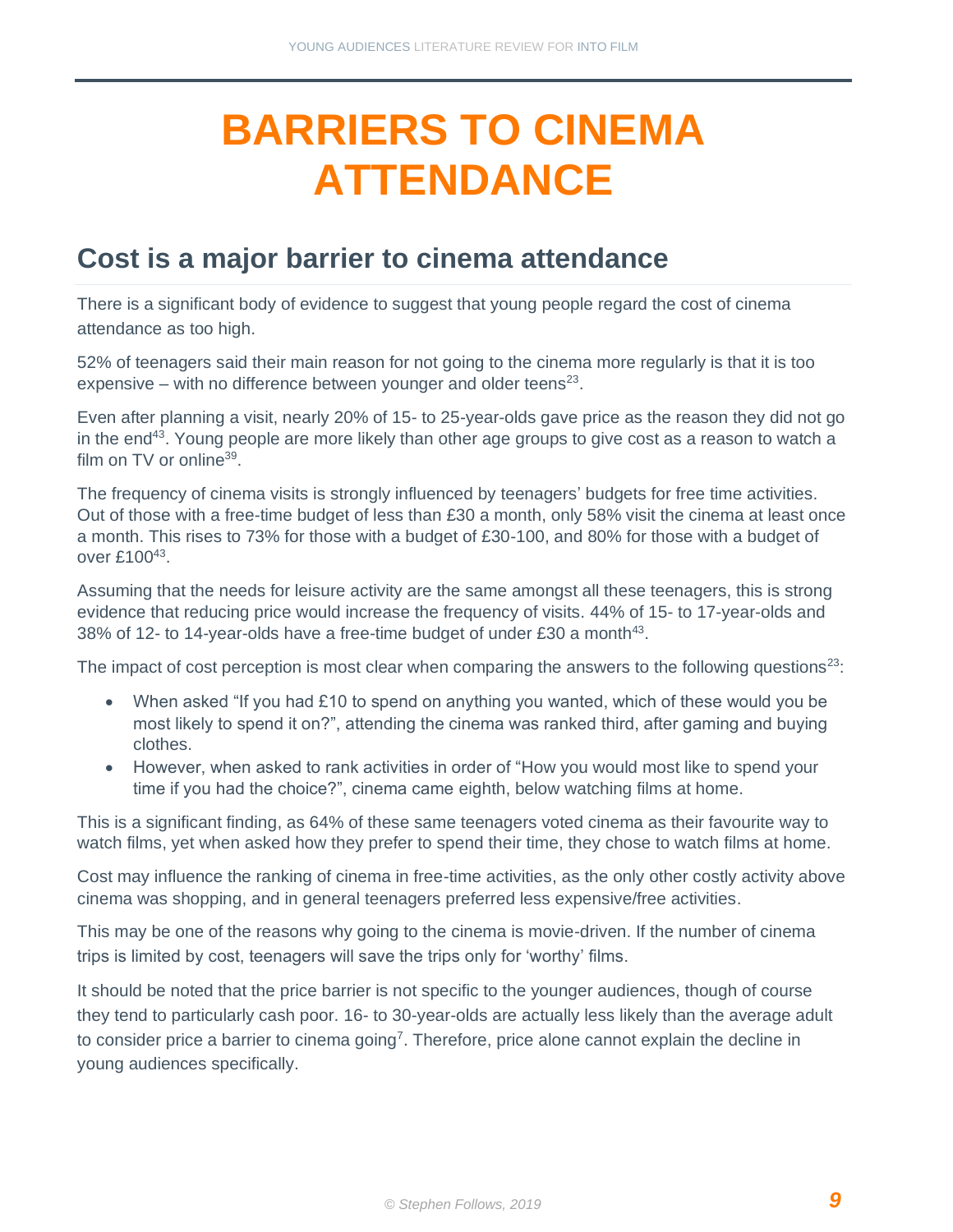# **The cinema experience is failing to appeal to young people**

Although the majority of young people tend to think favourably of the cinema, there are several aspects that are failing to appeal to the changing needs and values of emerging generations. This is especially true for the older teens and young adults<sup>43</sup>.

One research project defined young people's leisure time needs and ranked them in order of importance<sup>43</sup>. The study found that cinema better meets certain leisure time needs than any other activity: entertainment, immersion into another world, reward, and relaxation.

Nonetheless, there are several ways in which the cinema experience is failing to appeal to young people and their leisure needs. The researchers tested several possible interventions to target the unmet needs, which are summarised below<sup>43</sup>.

- **Tailored offers.** The research suggested increasing digital access to the cinema and introducing promotions and discounts aimed directly at teenagers. The highest ranked intervention of any is movie ticket "bundles", where the price of the ticket is combined with food/drinks. The key here is discounts offered according to the teen's lifestyle and interests.
- **Providing digital planning tools.** An app is also a good channel to fulfil some of the other interventions tested that proved popular with young people, such as a time-planning tool that allows you to view the actual start and end time of movies.
- **Personalising the experience.** One of the top-rated interventions was providing film recommendations and updates based on films previously seen/rated.
- **Communicating via appropriate digital channels.** More modern methods of communication and marketing are recommended. For example, updates through chat apps such as WhatsApp instead of email, as well as film marketing via social apps that this demographic is already using. One of the recommended suggestions from this research was to allow a social way of rating movies seen in the cinema in order to share experience with others.
- **Enhancing immersion**. Something appreciated by young people is the immersive experience of the cinema. This has been misunderstood by exhibitors in the past, due to the tech dependency and shorter attention spans of younger generations. For example, the recent controversial attempts to introduce phone-friendly screenings in a cinema were met with quite a lot of disdain from young people\* . Part of enhancing immersion is maximising the comfort and technological experience to compete with increasingly improved technologies at home, though knowledge about other possible interventions to combat this is lacking. Some options that tested positively were themed event nights and the possibility to rent a "private cinema".
- **Expanding the experience**. Young people are driven by the need for memorable/unique experiences. In fact, a key development point for cinemas would be to make the experience larger. For example, providing somewhere to hang out before/after or providing wifi/charging ports outside of the screens.

<sup>\*</sup> BBC News. (2016). *Should you be allowed to use a phone in the cinema?* Retrieved from<https://www.bbc.co.uk/news/magazine-36059244>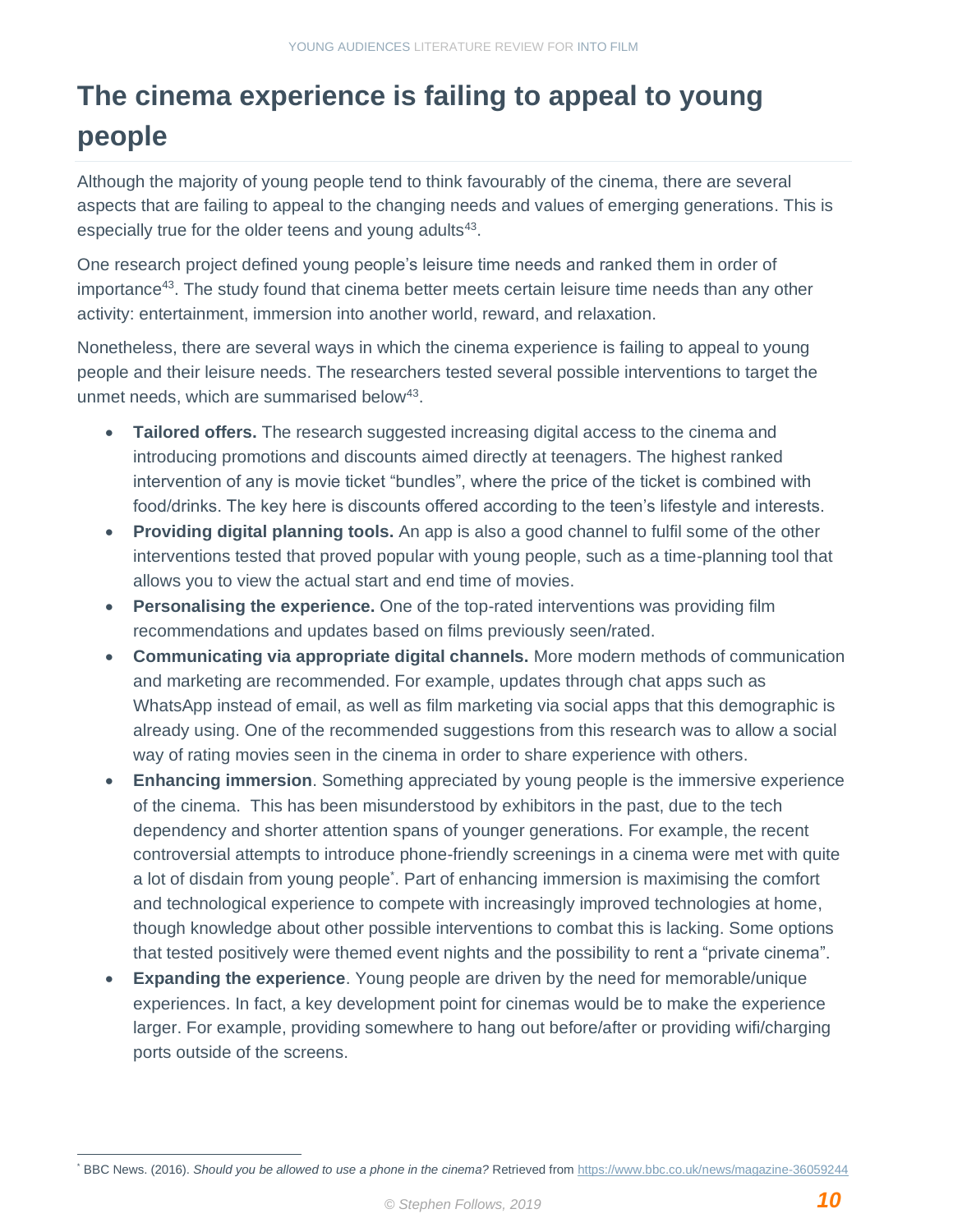### **Going to the cinema takes a lot of effort and planning**

Young people view cinema going as something that is a big effort and requires a lot of planning, and this is especially true for older teens as they increasingly plan their own trips with friends rather than going with family.

Older teenagers especially feel that being too busy and not having friends available to go with them are key factors holding them back from going to the cinema more<sup>23</sup>.

As the cinema is seen as something that requires a lot of effort, it is more likely to be considered as an option when young people are deciding between other "out of home" activities, rather than other forms of film viewing which are easier, cheaper and can be done from home. When young people were asked to list their top leisure time activities, cinema was not even in the top ten, though watching films at home was fourth. However, when asked to list their top "out of home" activities, cinema was fourth $43$ .

Young audiences were more likely than other age groups to give "relaxation" and "socialising" as reasons to watch films online or on TV<sup>39</sup>, suggesting that this represents a shift in the perception of cinema going specific to this age group.

### **Piracy is devaluing movie content from a young age**

50% of young people admit to downloading/streaming films because "cinema tickets, VOD and DVD are expensive and they can't afford them for all the films they want to see", and more than 40% download films weekly<sup>20</sup>.

Research into piracy demonstrates that parents' attitudes can dictate those of their children<sup>37</sup>. There has been a lot of debate surrounding the threat of piracy to the cinema industry, which is beyond the scope of this literature review. However, this does suggest a potential intervention in terms of establishing the formation of cinema-going habits would be to combat piracy attitudes in parents/children.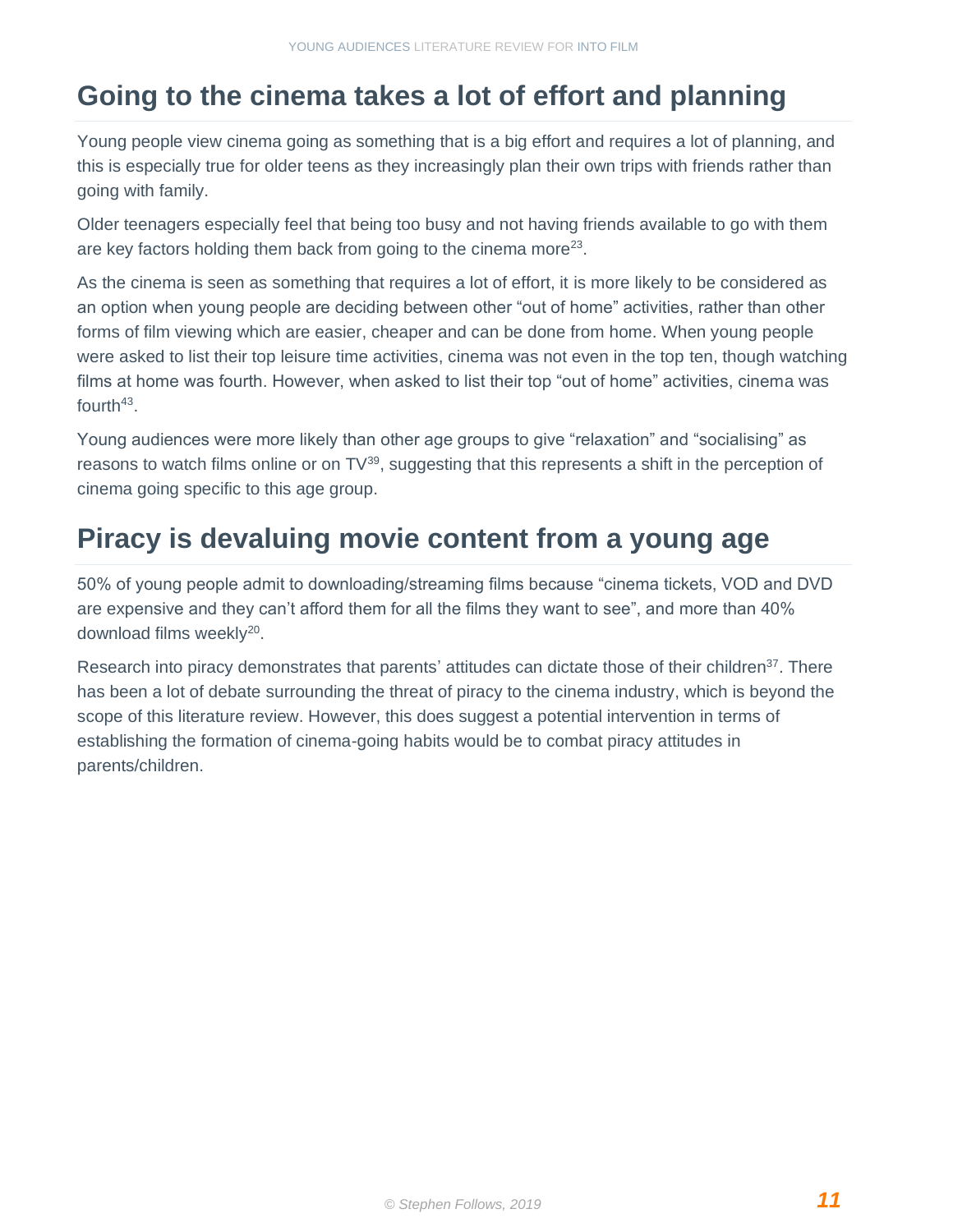# <span id="page-11-0"></span>**UNDERSTANDING YOUNG AUDIENCES**

So far we have covered what young people think about cinema going, but to understand how some of these opinions have been formed, it is helpful to look at what makes this generation different from past generations.

# **Technology dependent, with a high bar for user experience**

The digital landscape has changed dramatically over the last few decades, yet the emerging generation of teenagers has grown up with this technology and therefore has a different relationship to it.

A key point is that most Gen Zs (74%) do *not* feel that they need to take a digital detox<sup>5</sup>. Spending time online is their primary free time activity<sup>26</sup>, and is an important part of their connection with the world. One in five Gen Zs could only comfortably go less than an hour without accessing the internet<sup>47</sup>. Of all the devices available to them, it is mobile phones that are by far the most preferred<sup>26</sup>.

The rapid shift in available technology has also created a high bar for how young people expect to receive information/content as well as engage with products/services.

Nearly half of Gen Z would stop using a website if it didn't anticipate what they needed, liked or wanted<sup>47</sup>. Two thirds say they will not use an app or website that is too slow to load<sup>26</sup>. Gen Z is 25% more likely than Boomers and Gen X to choose a digital world where websites or apps can predict and provide what users need at all times<sup>47</sup>.

### **Social media is integral to technology**

Access to social media is the primary reason Gen Z are so dependent on their smartphones. It is an integral part of their lives and how they stay connected to the world.

The main use of social media is content consumption rather than sharing<sup>45</sup>. Two thirds of Gen Zs like seeing content from brands on social media. Deviating from millennials' preferences to get their information from brand websites, Gen Z actually prefer to get it from social media and over two-thirds of Gen Zs have purchased a product after seeing it advertised on social media<sup>5</sup>.

Gen Z are expecting advertising to be highly personalised and entertaining, and part of a content stream they already consume on digital channels they already use. Originality is a key part of this - Gen Z do not like repetitive ads. 79% say they are more likely to share branded content if they think it's unique or interesting<sup>5</sup>. Nearly half say repetitive ads annoy them, and 1 in 3 say they will tune them out completely<sup>45</sup>. Customisation towards different channels is also important, as nearly 60% of Gen Zers don't like seeing the same content across multiple social media platforms<sup>5</sup>.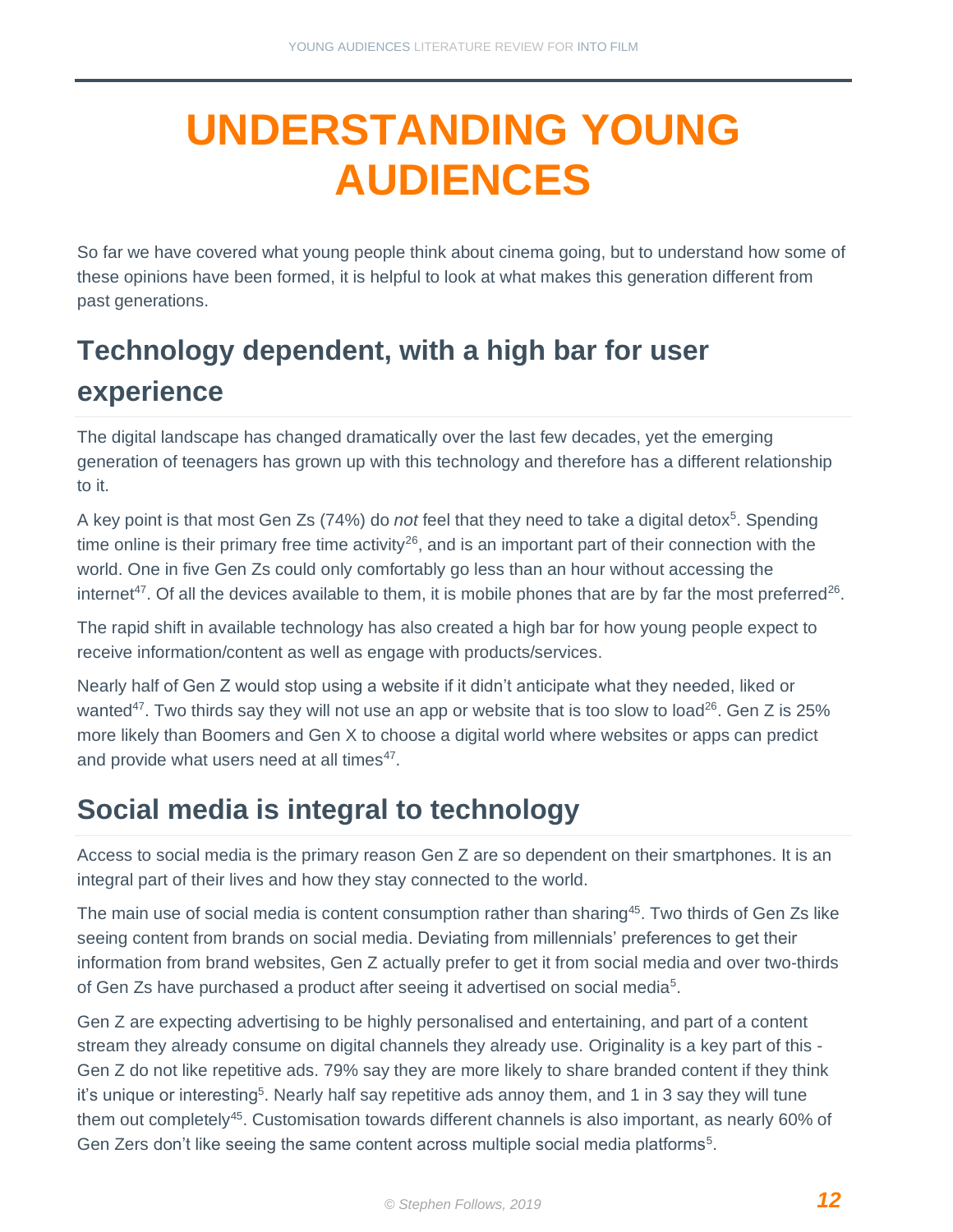The main platforms Gen Z use are YouTube, Facebook, Instagram and Snapchat and this is also where they now expect to see their advertising. When asked the main places they notice advertising they said YouTube (44%), Facebook (33%) and Instagram  $(30\%)^5$ .

When asked about the best ways companies can reach them on social media they said<sup>5</sup>:

- Show relevant content (45%)
- Send greats deals (36%)
- Create interesting content on their favourite platforms (31%)
- Create content worth reposting (29%)
- Respond to posts/comments directly (28%)

### **Video consumption is huge, but this goes beyond films**

Video is the preferred form of social content, and emerging generations' consumption is massive. 40% of Gen Z digital time is spent watching videos, compared to 33% for millennials<sup>45</sup>.

This is a generation said to have the shortest attention span ever – just eight seconds compared to millennials' twelve seconds. They consider this as a kind of filter rather than deficiency – they have an unparalleled amount of content to choose from, and in order to commit to something longform they need a good reason<sup>5</sup>.

In a typical day, the average Gen Z watches 68 videos on at least five different platforms. There's also a strong preference for short videos. 86% say the videos they watch are shorter than ten minutes, and 55% say they are shorter than five minutes. They also say they are much more likely to watch a video if it is short.

Online video consumption far exceeds film and TV consumption. 57% of video time per day is spent on social apps (31% YouTube, 26% other social platforms). That works out as 3.8x the time spent watching linear TV and 2.5x the time watching streaming services. Millennials are similar, though slightly less extreme, and spend 45% of their time spent per day watching videos on social channels, though this still exceeds the time spent watching TV and streaming.<sup>45</sup>

Despite this huge video consumption, younger adults (16- to 25-year-olds) consume the lowest number of films compared to other age groups. 48% are 'light' film consumers, who watch fewer than 5 films per month; 30% are 'medium' film consumers, who watch 6-10 films each month; and only 22% are 'heavy' film consumers, who watch more than 11 films per month<sup>20</sup>.

Nonetheless, those that are film fans tend to be overrepresented in places such as film festivals and film clubs. 16- to 25-year-olds are the most involved in film festivals and clubs - 37% of them attend festivals compared to 28% of all other demographics, and 21% are members of film clubs versus 17% more generally<sup>20</sup>.

Young adults are also the most connected to digital sources for film information. 92% watch trailers online (vs. 81% on average), 81% access specialized film databases such as IMDb (vs. 67%), 75% of them say they visit specific film websites (vs. 69% on average), 74% follow films on social networks (vs. 60%), 72% follow film blogs (vs. 62%), and 60% use film fan social networks (vs. 49%) $^{20}$ .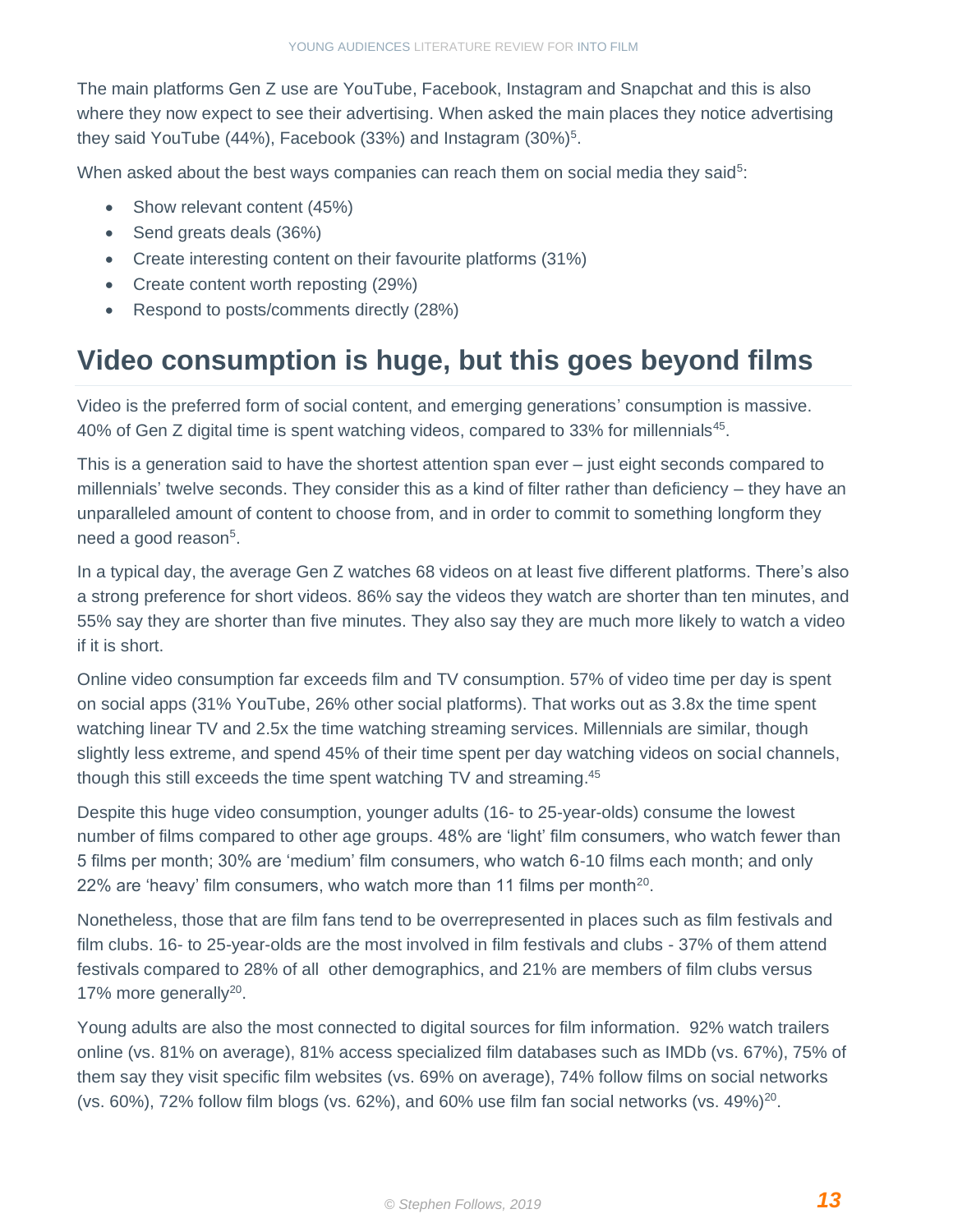# **CONCLUSION**

<span id="page-13-0"></span>The existing research further reinforces key points identified in our survey of 11- to 15-year-olds. Across these age groups, young people seem to have similar values and attitudes towards to the cinema.

### **Cinema is a social experience**

Young people want to go to the cinema in social groups, especially with friends. Friends not wanting to go is a top barrier to attendance, and friends spurring on trips is a strong driver. Strategies to engage young people there need to facilitate group outings. This will perhaps also have knock-on effects by reducing the effort to organise trips to the cinema. The cinema is perceived as difficult to organise compared to competing activities.

### **Cinema is valued as a way to watch films**

When young people are asked how they prefer to watch films, they choose cinema. Despite the decline in attendance of this age group, it's important to remember that this is the most frequent arts activity for young people, and is a valued excursion and facility.

### **The frequency cinema is attended doesn't reflect its value**

However, they value the cinema as a low-frequency activity. The same group of young people that chose cinema as their preferred way to watch films, ranked watching films at home above the cinema as their preferred way to spend their time. This imbalance of preference is strongly reflected in our new research into 11- to 15-year-olds. These is a prime opportunity to focus on removing the barriers to repeated cinema visits, and to build the habit and perception of cinema as a more regular activity.

## **Price is a big barrier for young people**

The cost of cinema emerges as the strongest barrier to cinema attendance. However, from our own research we know that offers alone aren't identified as a motivating factor to get up and go to the cinema. Reducing the price of group cinema trips, repeated trips, and the larger cinema-outing (e.g. pairing with restaurants/other activities performed with cinema) is a priority.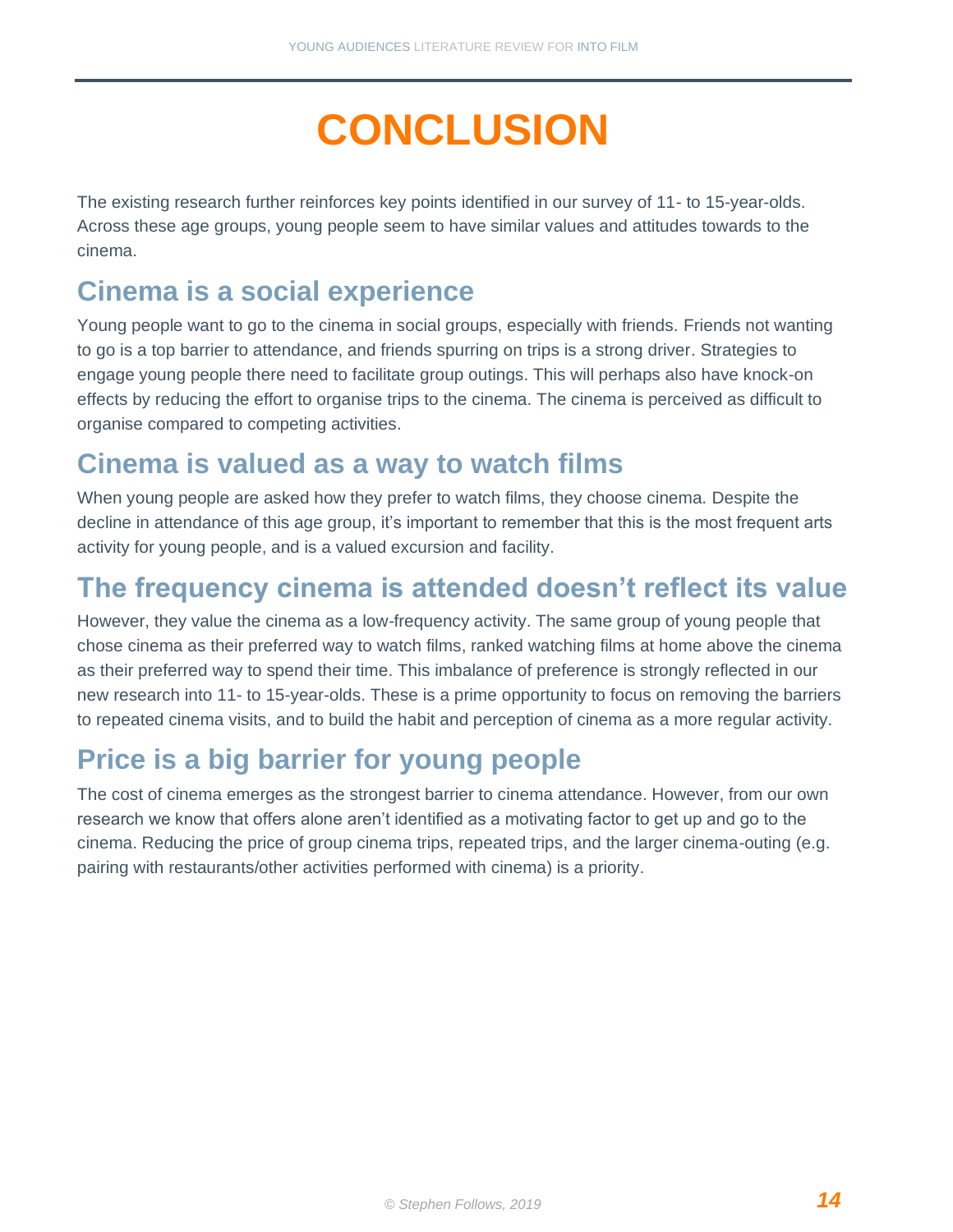# **REFERENCE LIST**

- <span id="page-14-0"></span>1. Alphabeta. (2019). *Gen Z: Their Power and Paradox*. Retrieved from [https://wearesocial.com/uk/wp](https://wearesocial.com/uk/wp-content/themes/wearesocial/attach/genz/We_Are_Gen_Z-Their_Power_and_their_Paradox.pdf)[content/themes/wearesocial/attach/genz/We\\_Are\\_Gen\\_Z-Their\\_Power\\_and\\_their\\_Paradox.pdf](https://wearesocial.com/uk/wp-content/themes/wearesocial/attach/genz/We_Are_Gen_Z-Their_Power_and_their_Paradox.pdf)
- 2. Annalect. (2016). *Millennials' Movie-Going Experience*. Retrieved from [http://clarity.annalect.com/rs/421-OYX-](http://clarity.annalect.com/rs/421-OYX-019/images/Now%20Showing%20-%20Millennials%27%20Movie-Going%20Experience_Annalect_press.pdf)[019/images/Now%20Showing%20-%20Millennials%27%20Movie-Going%20Experience\\_Annalect\\_press.pdf](http://clarity.annalect.com/rs/421-OYX-019/images/Now%20Showing%20-%20Millennials%27%20Movie-Going%20Experience_Annalect_press.pdf)
- 3. Arts Council England. (2011). Arts audiences: insight. *Art Council of England*. Retrieved from [https://www.artscouncil.org.uk/sites/default/files/download-file/arts\\_audience\\_insight\\_2011.pdf](https://www.artscouncil.org.uk/sites/default/files/download-file/arts_audience_insight_2011.pdf)
- 4. Avocado Social. (2017). *Gen Z and Social Media*. Retrieved from<https://wearesocial.com/uk/gen-z>
- 5. Awesomeness. (2017). *Gen Z: Leaders of the mobile social movement*.
- 6. BFI. (2015). *Opening Our Eyes*[. https://doi.org/10.1177/107621758801100301](https://doi.org/10.1177/107621758801100301)
- 7. BFI. (2017). *Understanding 16-30yrs*.
- 8. BFI. (2018). *Statistical Yearbook*. Retrieved fro[m https://www.bfi.org.uk/sites/bfi.org.uk/files/downloads/bfi](https://www.bfi.org.uk/sites/bfi.org.uk/files/downloads/bfi-statistical-yearbook-2018.pdf)[statistical-yearbook-2018.pdf](https://www.bfi.org.uk/sites/bfi.org.uk/files/downloads/bfi-statistical-yearbook-2018.pdf)
- 9. BritainThinks. (2018). *Next ten-year strategy: Evidence Review*. Arts Council England. Retrieved from [https://britainthinks.com/pdfs/ACE-Evidence-Review\\_Final-report\\_13.07.181.pdf](https://britainthinks.com/pdfs/ACE-Evidence-Review_Final-report_13.07.181.pdf)
- 10. Bunting, C., Chan, W., Goldthorpe, J., Keaney, E., & Oskala, A. (2008). *From indifference to enthusiasm: patterns of arts attendance in England*. Retrieved from<https://www.a-n.co.uk/research/from-indifference-to-enthusiasm/>
- 11. CASE. (2010). *Understanding the drivers, impact and value of engagement in culture and sport*. Retrieved from [https://assets.publishing.service.gov.uk/government/uploads/system/uploads/attachment\\_data/file/71231/CASE](https://assets.publishing.service.gov.uk/government/uploads/system/uploads/attachment_data/file/71231/CASE-supersummaryFINAL-19-July2010.pdf)[supersummaryFINAL-19-July2010.pdf](https://assets.publishing.service.gov.uk/government/uploads/system/uploads/attachment_data/file/71231/CASE-supersummaryFINAL-19-July2010.pdf)
- 12. Cheshire, S. I., & Fagan, P. (2018). Building Brilliant Futures Today. *We Are Futures*. Retrieved from <https://wearefutures.com/brilliantfuturestoday/>
- 13. Childwise. (2016). *Into Film Research Report by Childwise*.
- 14. Cuadrado, M., Filimon, N., Kerrigan, F., & Rurale, A. (2013). *Exploring Cinema Attendance Facilitators and Constraints.* Retrieved from [https://www.researchgate.net/publication/323548293\\_EXPLORING\\_CINEMA\\_ATTENDANCE\\_FACILITATORS\\_A](https://www.researchgate.net/publication/323548293_EXPLORING_CINEMA_ATTENDANCE_FACILITATORS_AND_CONSTRAINTS_A_MARKETING_RESEARCH_APPROACH) [ND\\_CONSTRAINTS\\_A\\_MARKETING\\_RESEARCH\\_APPROACH](https://www.researchgate.net/publication/323548293_EXPLORING_CINEMA_ATTENDANCE_FACILITATORS_AND_CONSTRAINTS_A_MARKETING_RESEARCH_APPROACH)
- 15. Cuadrado-García, M., Filimon, N., & Montoro-Pons, F. J. (2018). Picturing Spanish filmgoers: motives, barriers and film theatres. In *Regional Science Inquiry*. Retrieved from [http://www.rsijournal.eu/ARTICLES/July\\_2018/5.pdf](http://www.rsijournal.eu/ARTICLES/July_2018/5.pdf)
- 16. DCMS. (2007). *Culture on Demand: ways to engage a broader audience*. Retrieved from <http://www.culturehive.co.uk/wp-content/uploads/2013/04/Culture-On-Demand-full-report1.pdf>
- 17. DCMS. (2019). *Taking Part 2017/18: quarter 4 statistical release*. Retrieved from <https://www.gov.uk/government/statistics/taking-part-201718-quarter-4-statistical-release>
- 18. Digital Cinema Media. (2017). *16-34 Adults Audience Insights*. Retrieved from [https://www.dcm.co.uk/uploads/documents/16-34\\_Adults\\_2017.pdf](https://www.dcm.co.uk/uploads/documents/16-34_Adults_2017.pdf)
- 19. Europa Cinemas. (2017). *New Approaches to Audience Building: A survey of innovation in the Europa Cinemas network*. Retrieved fro[m https://issuu.com/europacinemas/docs/network\\_review\\_survey\\_web](https://issuu.com/europacinemas/docs/network_review_survey_web)
- 20. European Commission. (2013). *A profile of current and future audiovisual audience*.<https://doi.org/10.2766/72130>
- 21. Film 3 Sixty. (2011). *The Roadmap: Segmenting Cinema Audiences*.
- 22. Film Hub Wales. (2015). *Understanding our Audiences*. Retrieved from [http://researchprofiles.herts.ac.uk/portal/files/15634016/UOA\\_Wales\\_for\\_circulation\\_2.pdf](http://researchprofiles.herts.ac.uk/portal/files/15634016/UOA_Wales_for_circulation_2.pdf)
- 23. Giraffe Insights. (2018). *Increasing cinema engagement amongst 13-19 year olds*.
- 24. Grundström, H. (2018). What digital revolution ? Cinema-going as practice. *Journal of Audiences & Reception Studies*, *15*(1), 5–22.
- 25. gruvi media. (2017). *Winning Your Audiences*. Retrieved from [https://www.gruvi.tv/wp](https://www.gruvi.tv/wp-content/themes/gruvi/wp/Winning-Your-Audiences-Movie-Marketing-in-the-Connected-World.pdf)[content/themes/gruvi/wp/Winning-Your-Audiences-Movie-Marketing-in-the-Connected-World.pdf](https://www.gruvi.tv/wp-content/themes/gruvi/wp/Winning-Your-Audiences-Movie-Marketing-in-the-Connected-World.pdf)
- 26. IBM. (2017). *Uniquely Generation Z*. Retrieved from [https://www.ibm.com/thought-leadership/institute-business](https://www.ibm.com/thought-leadership/institute-business-value/report/uniquelygenz)[value/report/uniquelygenz](https://www.ibm.com/thought-leadership/institute-business-value/report/uniquelygenz)
- 27. Interarts. (2009). *Access of Young People To Culture*. Retrieved from *<http://www.interarts.net/descargas/interarts1834.pdf>*